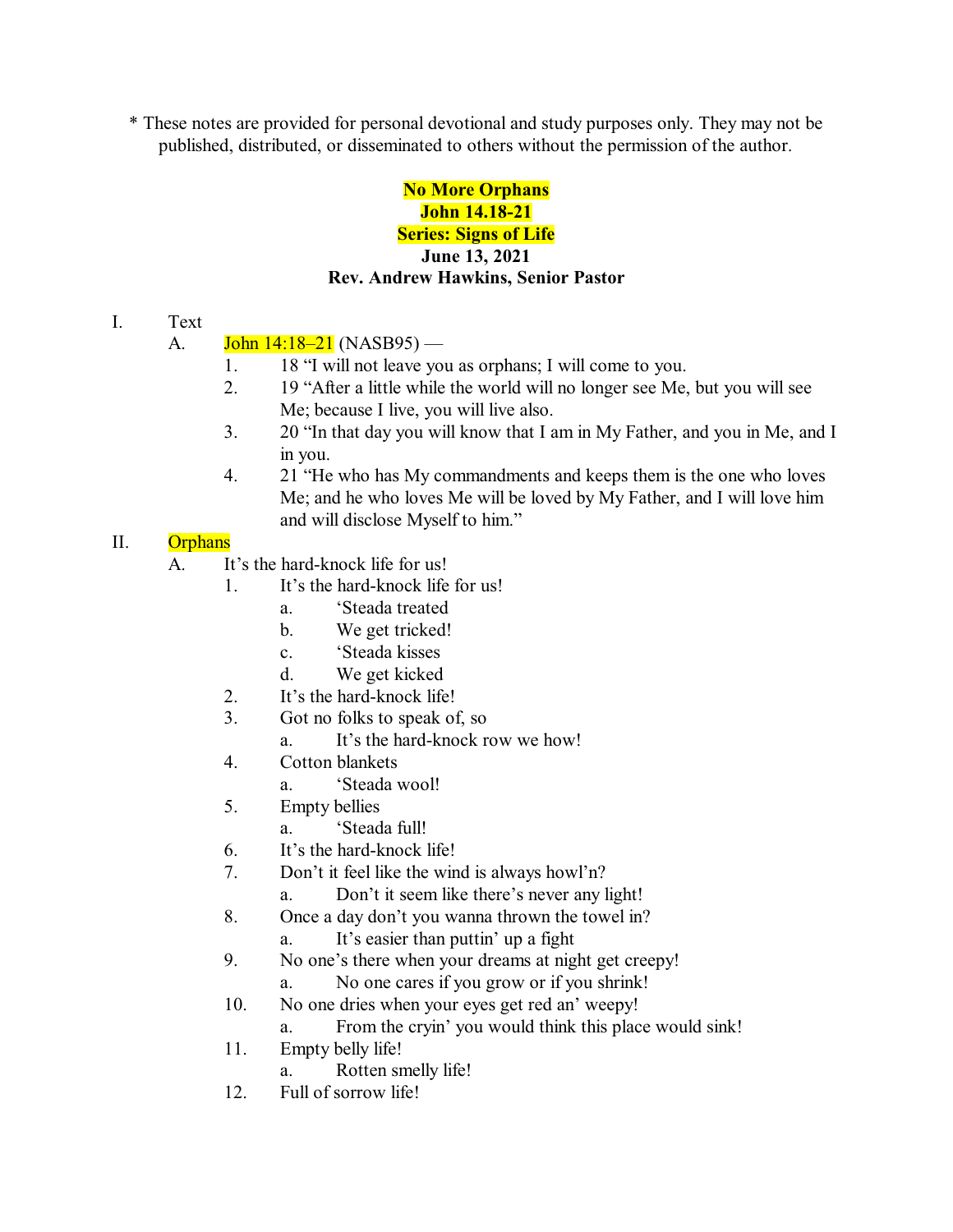- a. No tomorrow life!
- 13. Santa Claus we never see
	- a. Santa Claus, what's that? Who's he?
- 14. No one cares for you a smidge
	- a. When you're in an orphanage
- 15. It's the hard-knock life!
- B. It's possible that the closest most of us have gotten to knowing what it means to be an orphan is through the eyes of the most famous orphan of all time, Little Orphan Annie
	- 1. "It's the hard-knock life" song from the musical adaptation of the renowned Harold Gray comic strip
		- a. Which was first penned in the 1920's and published in the New York Daily News
	- 2. It spawned a number of films
		- a. And in 1977 was developed for Broadway
		- b. And of course, there were film adaptations of the Broadway musical
		- c. In which we got to know songs like "It's the hard-knock life!" and "Tomorrow"
- C. But even Annie, in spite of it's portrayal of the dismal life in an orphanage and the precarious existence in the Warbucks' household
	- 1. Annie's life as an orphan is somewhat glamorized
		- a. In the musical, even "It's the hard-knock life!" is a rollicking blast, a delightfully choreographed ensemble piece
		- b. It's makes you feel like you could actually have great fun being destitute and without parents
	- 2. Somehow, Annie is able to find hope in the midst of her decrepit circumstances
	- 3. Tomorrow
		- a. The sun will come out
			- (1) Tomorrow
		- b. Bet your bottom dollar
			- (1) That tomorrow
			- (2) There'll be sun!
		- c. Just think about
			- (1) Tomorrow
			- (2) Clears away the cobwebs,
			- (3) And the sorrow
			- (4) 'Til there's none!
		- d. When I'm stuck in a day
			- (1) That's gray,
			- (2) And lonely,
			- (3) I just stick out my chin
			- (4) And Grin,
			- (5) And Say,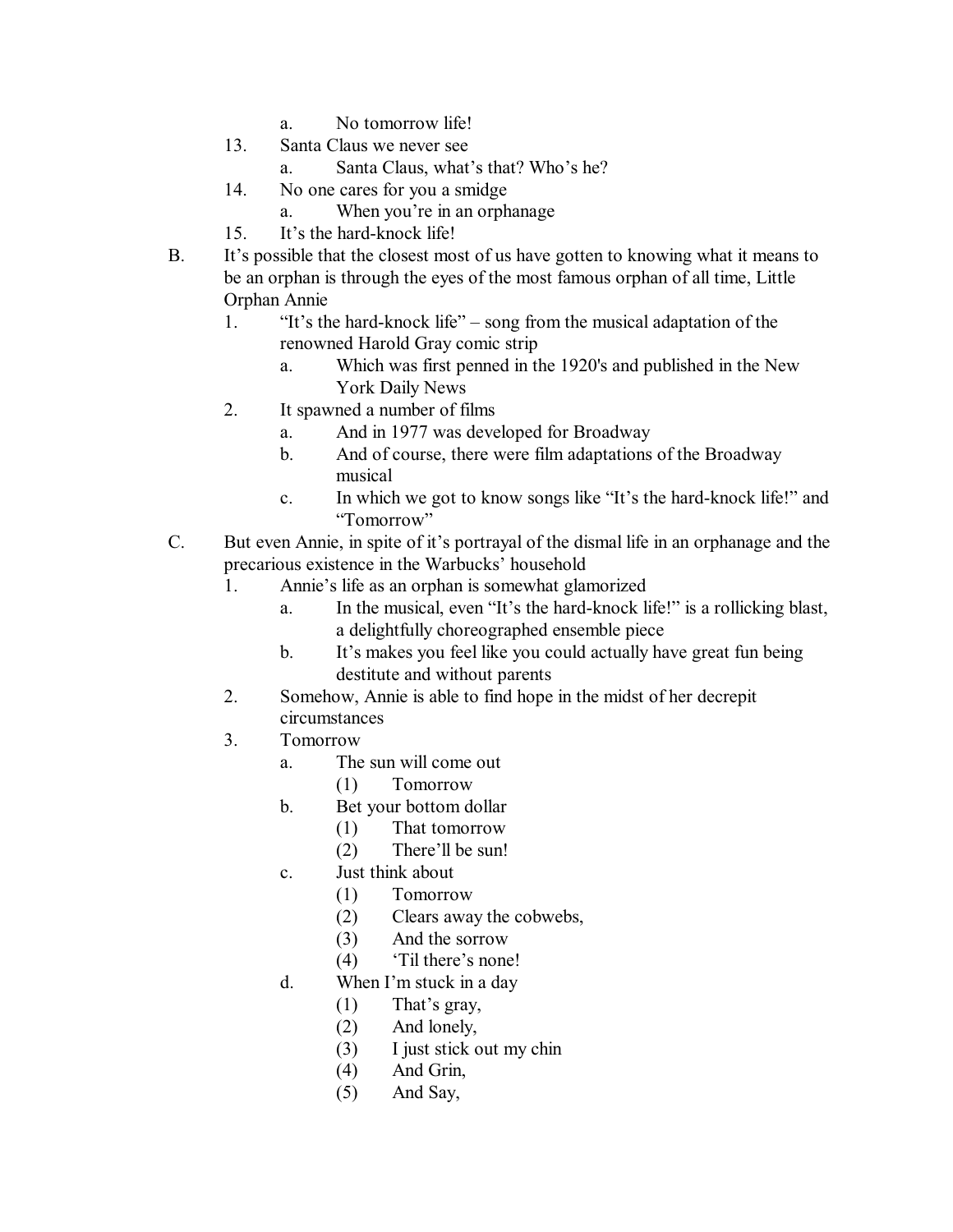- (6) Oh
- e. The Sun will come out
	- (1) Tomorrow
	- (2) So ya gotta hang on
	- (3) 'Til tomorrow
	- (4) Come what may
- f. Tomorrow!
- g. Tomorrow!
	- (1) I love ya
- h. Tomorrow!
	- (1) You're always
		- (a) A day
		- (b) Away!
- D. But in reality, for real orphans, it's hard to imagine that kind of stoic optimism

## III. What does it really mean to be an orphan?

- A. Vulnerable susceptible to oppression, slavery
	- 1. With no parent, no family, little in the way of a moral compass
		- a. No sense of when someone is looking out for your interests
		- b. Or when that someone is really just trying to use you
- B. Impoverished lack provision
	- 1. Children of single parents are significantly more likely to end up in poverty than children in intact families with a married father and mother
	- 2. Even more impoverished would be those who neither mother nor father
- C. Identity lacks sense of who we are
	- 1. Without parents, orphans have little sense of personal identity
	- 2. Peter Kamau who spent 19 years in Kenyan orphanages, reported, "We rarely got called by our names. We were so many, a lot of times it was 'wewe.' Wewe is 'you' in Swahili... And here is a place you are supposed to call home and you're not even called by your name."
- D. Belonging lack connection with family
	- 1. Not only is there disconnection with parents, but with whole families
	- 2. When Peter Kamau's parents died, he and his five siblings were separated and institutionalized
		- a. They lost a sense of familial relationships
		- b. Relationships that they would never recover
- E. Purpose difficult to gain sense of meaning if you don't know who you are and who you belong to

## F. Hope

- 1. Being an orphan is a hopeless existence
	- a. Annie notwithstanding, no prospect for real parentage, real family, exists
- 2. It is a demoralizing existence
- 3. It's the way unbelievers are described by Paul
	- a. Ephesians  $2:12$  (NASB95) 12 remember that you were at that time separate from Christ, excluded from the commonwealth of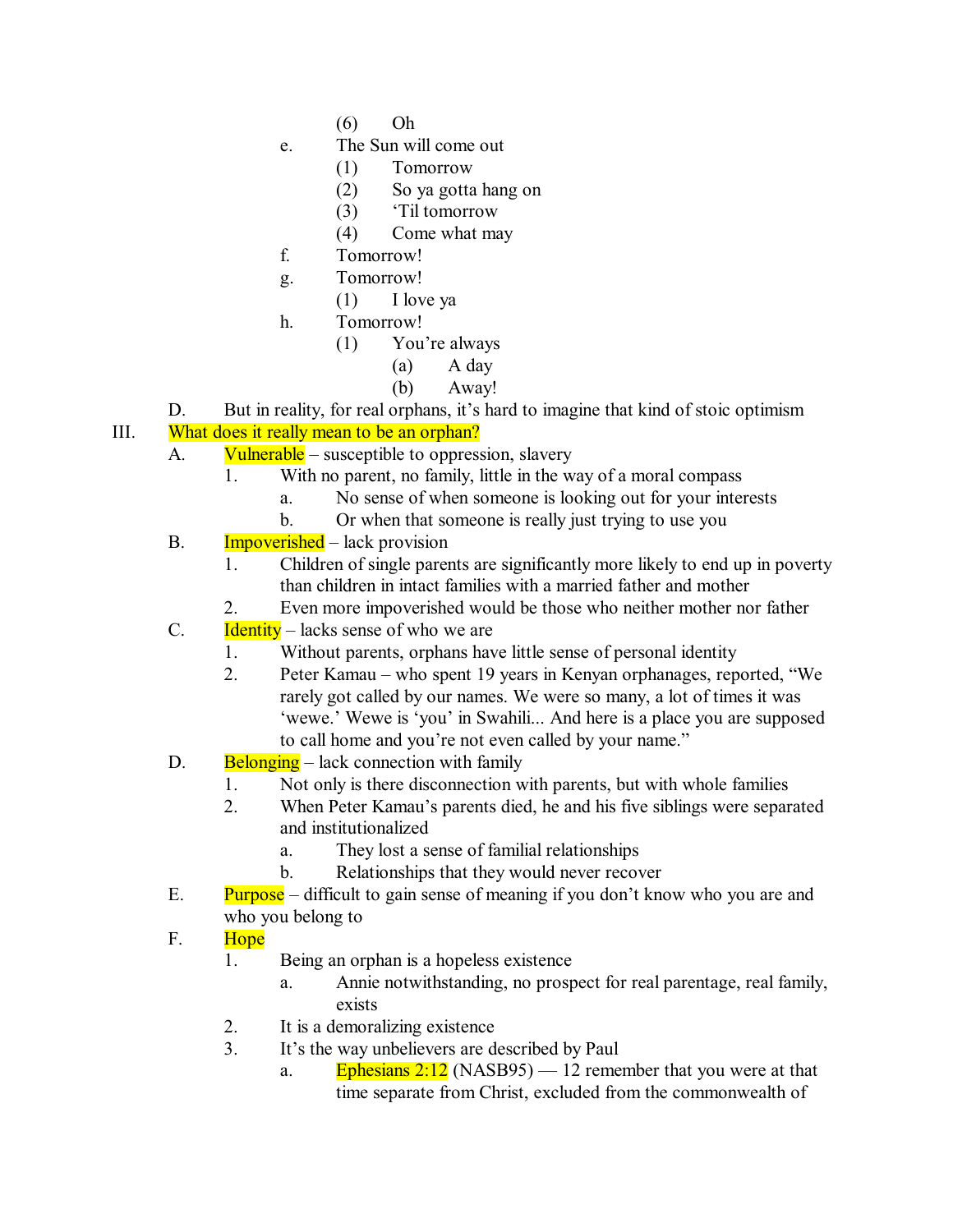Israel, and strangers to the covenants of promise, having no hope and without God in the world.

- 4. Separated from Christ no Messiah, no leader, no bridegroom!
- 5. No sense of belonging excluded from the commonwealth of Israel
- 6. No sense of purpose strangers to the covenants of promise
- 7. No hope no sense of anticipation and expectation of a future
- 8. Why? Without God in the world
	- a. Unbelievers are the real orphans
- IV. Disciples are about to become spiritual orphans
	- A.  $\boxed{\text{John } 14:18}$  (NASB95)  $-18$  "I will not leave you as orphans..."
		- B. Their great fear was Jesus' telling them He was leaving them
			- 1. They had devoted three years of their lives with this Jesus
				- a. They had left everything to follow Him
				- b. Their livelihoods were left behind
				- c. Fishermen left their boats
				- d. Tax collectors and businessmen left their businesses
			- 2. They had wrapped themselves up entirely in this person of Jesus
		- C. Mark  $10:28$  (NASB95) 28 Peter began to say to Him, "Behold, we have left everything and followed You."
			- 1. What would they do now?
			- 2. There would be economic hardship
				- a. Perhaps they could go back to their occupations
				- b. But would they be trusted by the people they would serve?
				- c. They were, after all, those former followers of this character Jesus who got crucified
				- d. Would you trust these people who had gotten themselves deceived into this strange sect?
			- 3. But most importantly, they would lack identity
				- a. They had so completely identified themselves with Jesus that they couldn't imagine themselves as anything else
			- 4. And since they would lose Jesus, they would lose the family
				- a. The comradery they enjoyed with each other would disappear without Jesus
				- b. No longer would they have a sense of belonging
			- 5. And what about purpose?
				- a. Jesus had infused their lives with purpose
				- b. Purpose unlike any they had ever known
				- c. Purpose that would carry them through any challenge or difficulty
				- d. But now, without Jesus, why would they even get out of bed in the morning?
			- 6. Then there is the hopelessness of their existence apart from Jesus
				- a. What would they have to look forward to once Jesus leaves them
				- b. Indeed, abandons them!
		- D. So their great fear was to be abandoned by the One they loved, the One on whom they relied, the One they trusted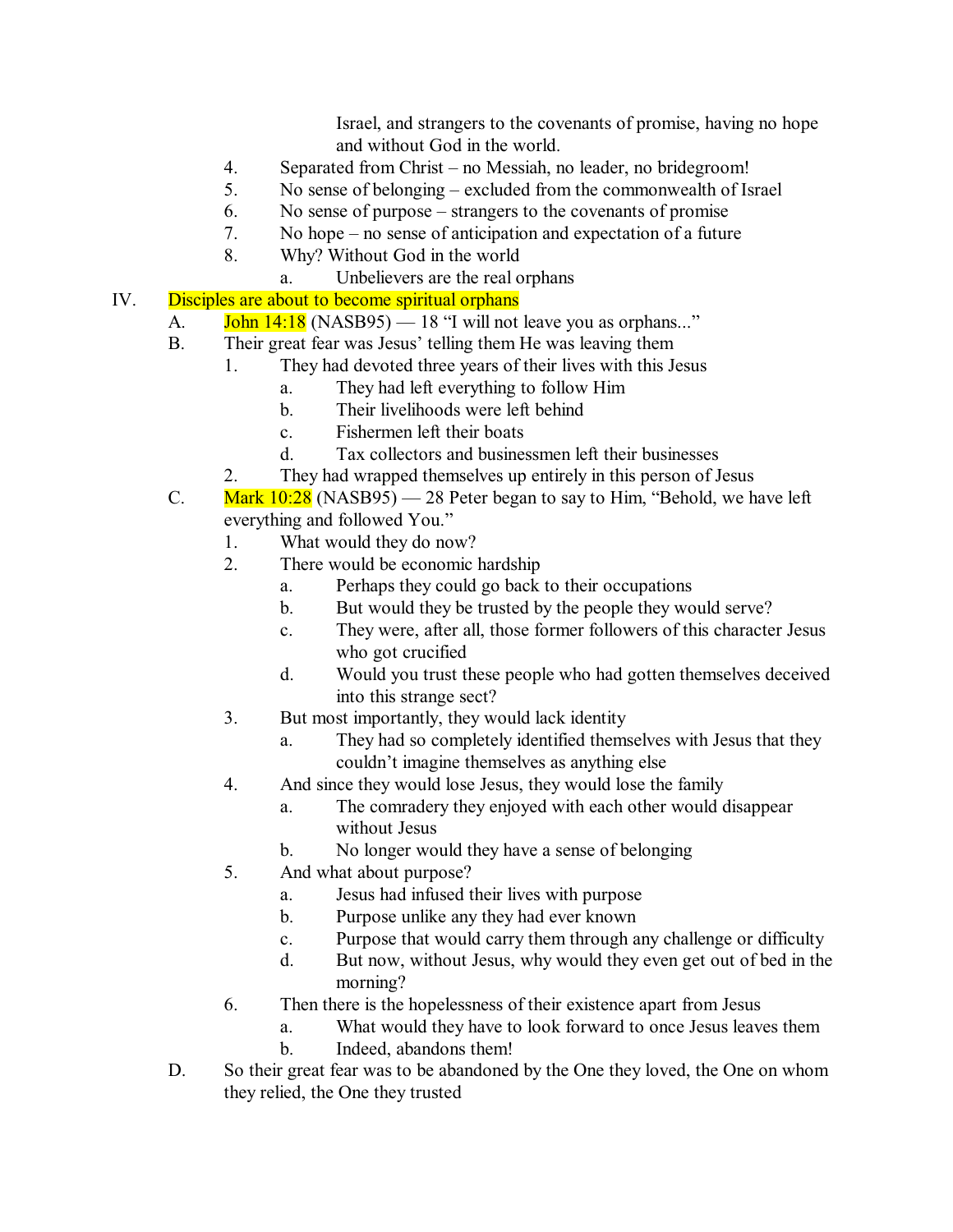- 1. But now they would be left alone
- 2. It is to these people, these disciples, that Jesus comes and says, "I will not leave you as orphans"
- E. So how does Jesus assuage their fears; how does Jesus encourage these disciples who are on the verge of abandonment?

## V. Promises His presence

- A. **John 14:18** (NASB95) 18 "I will not leave you as orphans; I will come to you."
	- 1. He will not be the parent who abandons His children
		- a. He will come to them
- B. What does Jesus mean by that?
	- 1. First, He promises that He will be with them after the resurrection
		- a. And He, in fact, does exactly that
		- b. He meets with the disciples indeed, not just the 12, but the broader group of disciples in Judea
		- c. And with the 12 in Galilee
		- d. Paul says that He appeared to more than 500 disciples during the days following the resurrection
- C. But that's probably not what He means by that
	- 1. Remember the context of this passage
		- a. He has just promised that He would send "another Helper, that He may be with you forever"
		- b. "That is, the Spirit of truth"  $(John 14.16-17)$
	- 2. The sending of the Holy Spirit first on the day of Pentecost, and then for every believer throughout history – is a glorious promise that He would not abandon them, would not leave them as orphans
- D. Not every parent can make that promise
	- 1. Parents never know when they might be taken from their children, even if they commit themselves to never leave them
- E. But Jesus can and does make that promise
	- 1. He will be with them forever
		- a. Nothing can separate them from His love
	- 2. Why?
		- a. Because He's Jesus, the incarnate Son of God

## VI. Promises a family

- A. **John 14:19** (NASB95) 19 "After a little while the world will no longer see Me, but you will see Me..."
- B. Jesus here makes a distinction between His own family and the world
	- 1. Not every human being belongs to the family of God
		- a. It is only by faith in Jesus Christ the eternally begotten Son of God – that anyone belongs to His family
		- 2. So to prove that, following the resurrection, Jesus would appear only to His disciples – and not to anyone else!
- C. Before Jesus' death He was seen by anyone and everyone in Judea and Galilee
	- 1. Indeed in all of Palestine should anyone Jew, Roman, Arab whoever happened to be in the neighborhood where Jesus was visiting – they all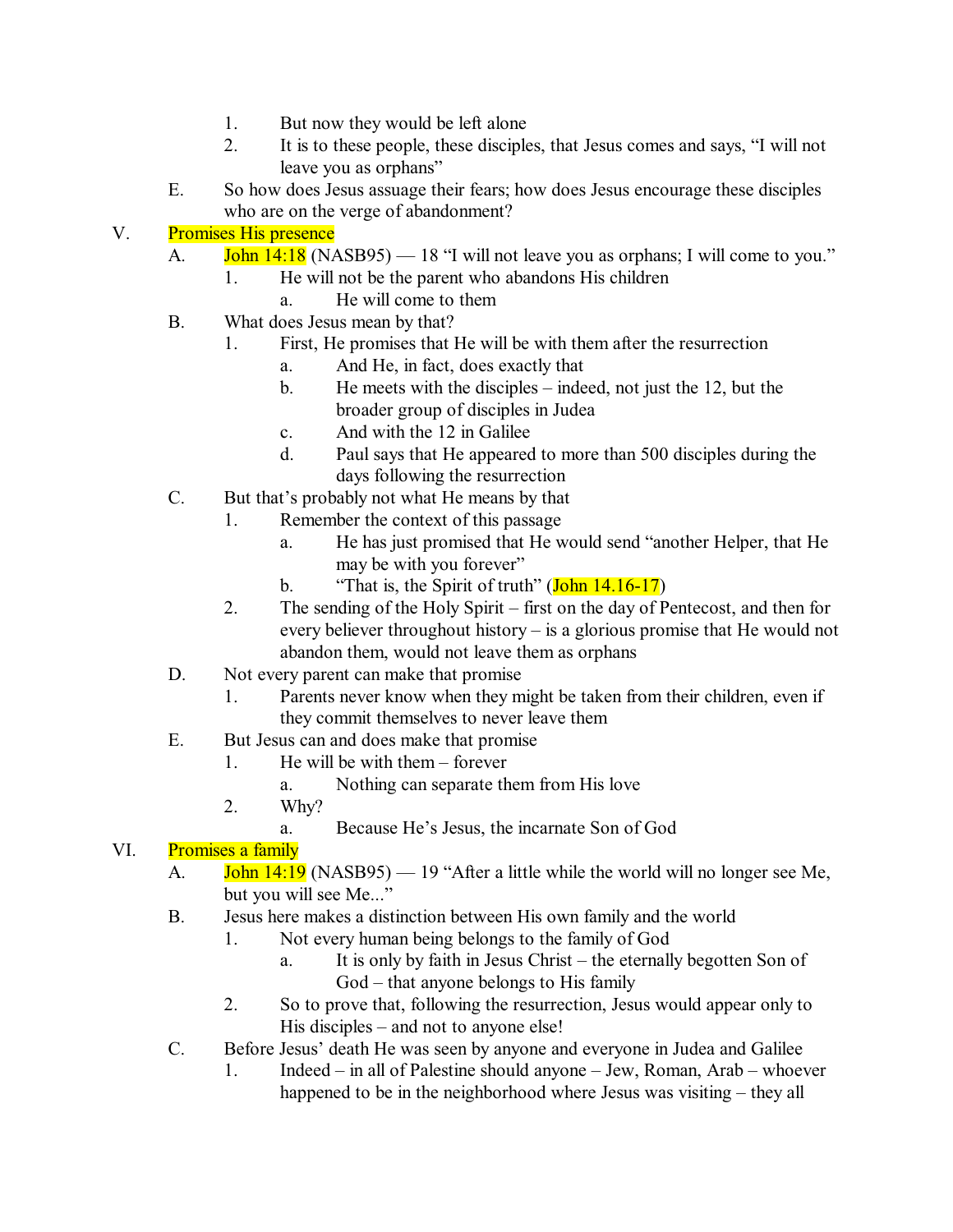could and did see Him

- D. But after the resurrection no one who was not a believer saw Jesus
	- 1. "After a little while the world will no longer see Me, but you will see Me..."
	- 2. Why you? Why the disciples?
		- a. Because they are His family
		- b. They belong to Him
		- c. He belongs to them
- E. And by Jesus only appearing to disciples following His resurrection
	- 1. It was great assurance to them that Jesus is who He said He was
		- a. That He was God incarnate
		- b. That He was the Son of God
		- c. And as the Son of God, He would bring with Him siblings
		- d. Adopted in His family
- F. They would not be orphans they would have a family
	- 1. Mark  $10:28-30$  (NASB95)
		- a. 28 Peter began to say to Him, "Behold, we have left everything and followed You."
		- b. 29 Jesus said, "Truly I say to you, there is no one who has left house or brothers or sisters or mother or father or children or farms, for My sake and for the gospel's sake,
		- c. 30 but that he will receive a hundred times as much now in the present age, houses and brothers and sisters and mothers and children and farms, along with persecutions; and in the age to come, eternal life.
	- 2. No orphanage for these disciples
		- a. They would have a family
		- b. God's family
		- c. Christ's family

#### VII. Promises life

- A.  $\frac{\text{John }14:19}{\text{NASB95}} 19 \ldots$  because I live, you will live also."
- B. One of the great fears of children is if their parents would die
	- 1. And in dying, leave them without parents; leave them as orphans
- C. But Jesus assures them that He lives!
	- 1. He lives because He will be raised even from the dead
	- 2. Even as it might appear that He dies in the crucifixion
		- a. He will be raised after three days
			- b. Just as the scriptures said
	- 3. So there is no possibility that death will separate the disciples from Jesus
		- a. But Jesus always lives
- D. And of course Jesus has already assured them
	- 1. John  $11 -$  "I am the resurrection and the life"
		- a. He has the power of life
		- b. Which he demonstrated by raising Lazarus from the dead
	- 2. John  $1 \frac{m}{n}$  Him was life, and the life was the light of men"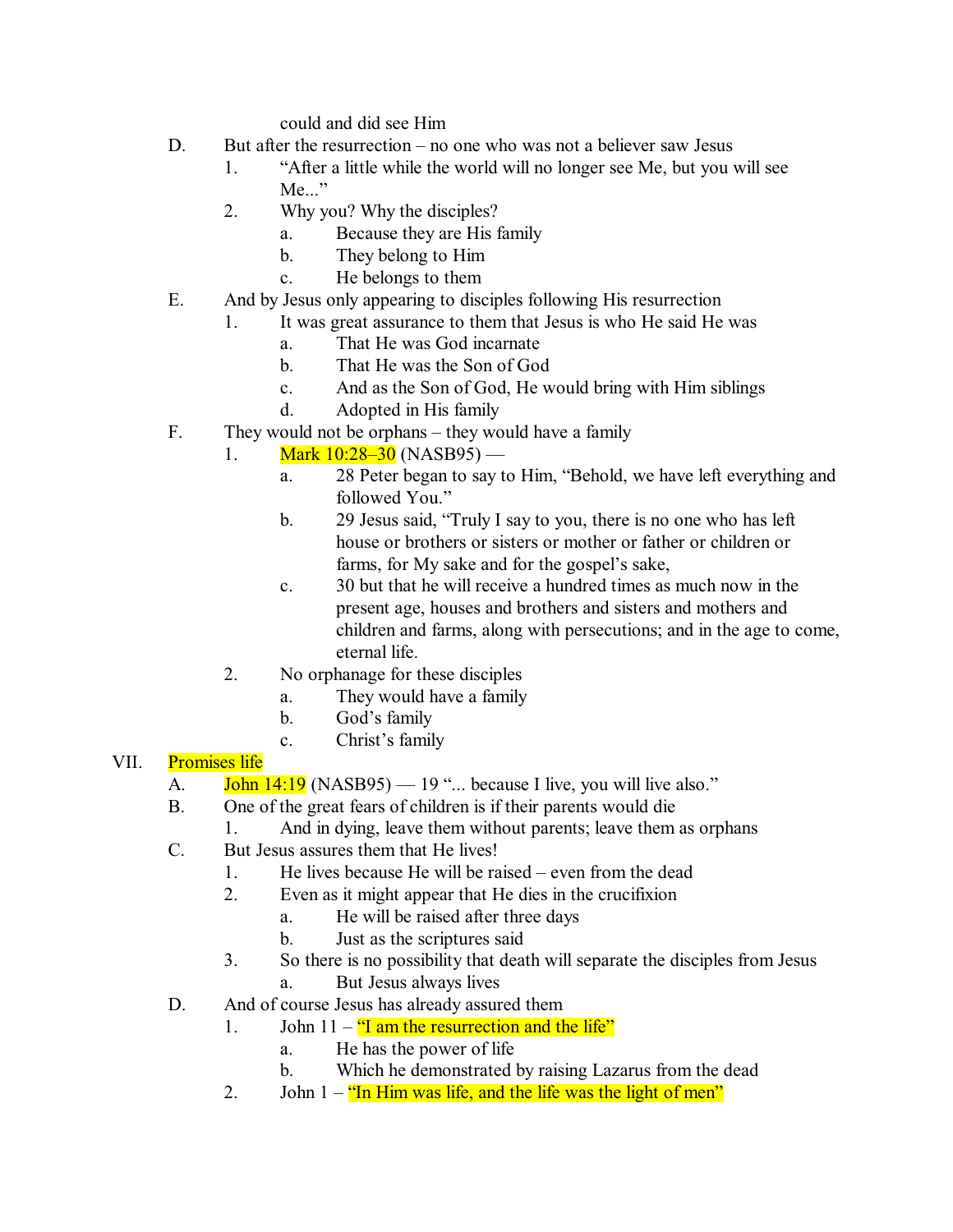- a. Jesus has the power of life in Himself
- 3. And if Jesus has the power of life in Himself, He will always live for them a. And they will also live
- E. Are you afraid that Jesus will somehow fail to fulfill that promise?
	- 1. Dear friend Jesus has demonstrated beyond the shadow of a doubt that He lives!
		- a. He is raised from the dead
		- b. He sits at the right hand of the Father
		- c. He always lives to make intercession for us, His children
- F. We will never be orphans because the Lord Jesus lives!
	- 1. And "He came that we might have life and have it abundantly!"

#### VIII. Promises communion

- A. **John 14:20** (NASB95) 20 "In that day you will know that I am in My Father, and you in Me, and I in you."
- B. Not only will you have a parent
	- 1. You will have deep and rich fellowship with your Parent
	- 2. Your parent will not be aloof and distant
- C. Jesus will be in the Father, and we will be in Jesus, and Jesus will be in us!
	- 1. We will know, not just the name of our parent Jesus
		- a. Will know, not just details of our parent Jesus
	- 2. We will know Jesus
		- a. We will know Him personally
		- b. We will know Him intimately
	- 3. And we will know the Father as well
- D. Just think of it the communion that Jesus shares with His Father, we will also share
	- 1. And it will confirm to us that we are no longer orphans

## IX. Promises purpose

- A.  $\frac{\text{John }14:21}{\text{NASB95}} 21$  "He who has My commandments and keeps them is the one who loves Me..."
- B. We will no longer be orphans stuck in an orphanage
	- 1. In which we are forced to work our fingers to the bone under the domination of an overbearing house mother
		- a. In which we are slaves to do whatever the harsh drill sergeant demands
- C. No!
	- 1. We will be thrilled to do the commands of our Savior!
		- a. We will take delight in carrying out the will of the Lord Jesus
	- 2. Matthew  $11:30$  (NASB95) 30 "For My yoke is easy and My burden is light."
- D. And that gives us purpose
	- 1. It gives us responsibility
		- a. It gives us great privilege to know that in fulfilling the
			- commandments of Christ we are extending His kingdom
- E. While the ordinary orphan has a hard time figuring out why he or she exists and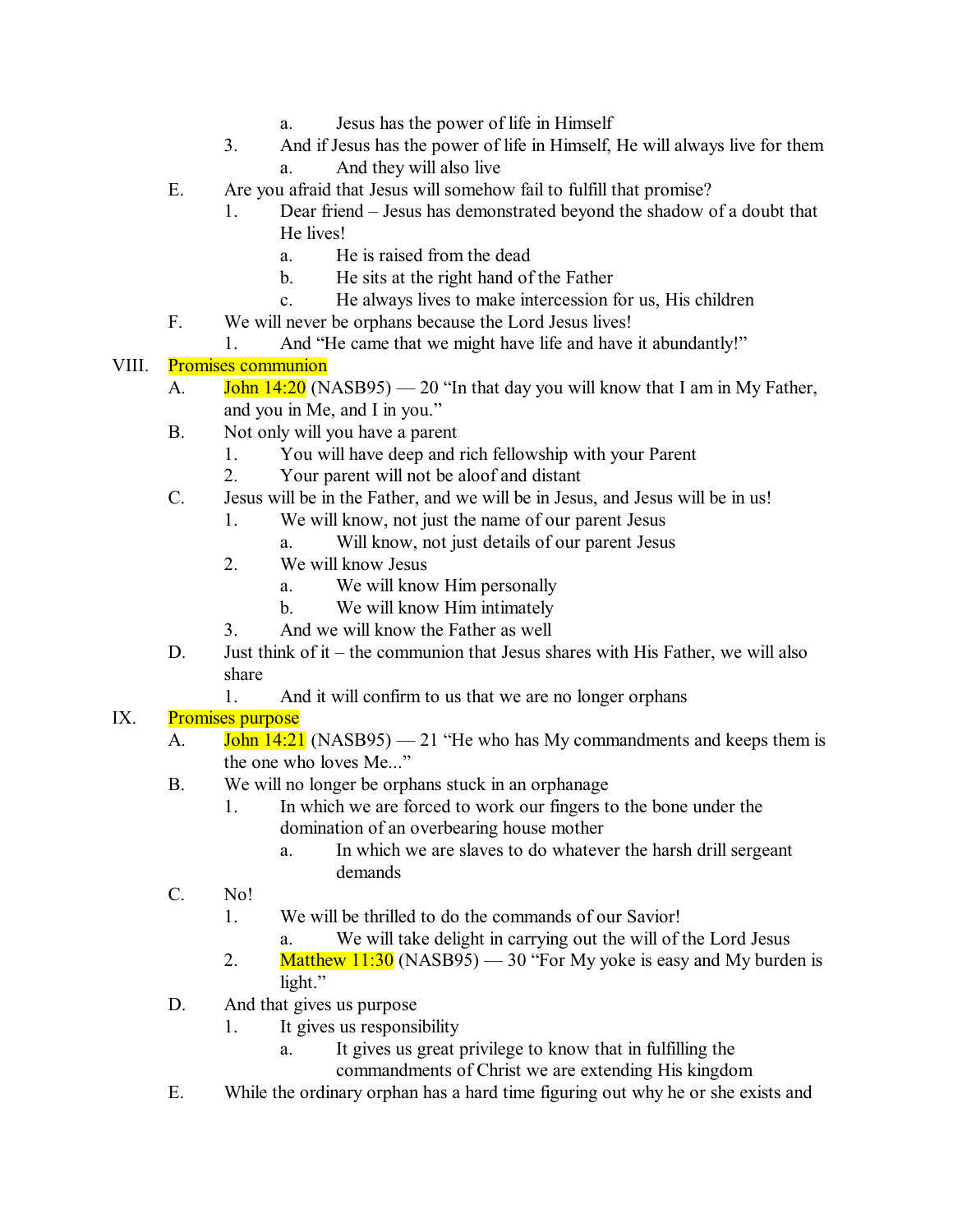what purpose to pursue

- 1. That is not the case with us
- 2. Jesus will not leave us as orphans
	- a. Because His gives us purpose
- F. And in fulfilling His commands we are demonstrating our love for Him
	- 1. It is purpose driven by love
		- a. Far different than anything the world can concoct
		- b. Far different than what the enemy of our souls would hope to exact from his orphan-slaves
- G. Orphans lack purpose
	- 1. We have no such lack
		- a. Our purpose is clear!

#### X. Promises love

- A.  $\overline{John}$  14:21 (NASB95) 21 "He who has My commandments and keeps them is the one who loves Me; and he who loves Me will be loved by My Father, and I will love him..."
- B. Orphans lack any sense of love from their parents who have often abandoned them
	- 1. Or from their caregivers
- C. But Jesus will not leave us as orphans
	- 1. Because He promises His love for us
		- a. And He promises the love of His Father for us
- D. He has already demonstrated His love for us in His death for us
	- 1. Romans  $8:32$  (NASB95) 32 He who did not spare His own Son, but delivered Him over for us all, how will He not also with Him freely give us all things?
	- 2.  $1$  John 4:10 (NASB95) 10 In this is love, not that we loved God, but that He loved us and sent His Son to be the propitiation for our sins.
	- 3. Romans 5:8 (NASB95) 8 But God demonstrates His own love toward us, in that while we were yet sinners, Christ died for us.
- E. Jesus will not leave us as orphans
	- 1. But will love us in a way that no orphanage could ever do

## XI. Promises knowledge of Himself

- A. **John 14:21** (NASB95) 21 "He who has My commandments and keeps them is the one who loves Me; and he who loves Me will be loved by My Father, and I will love him and will disclose Myself to him."
- B. Jesus will disclose Himself to us
	- 1. He won't be a stand-offish parent
		- a. He won't be aloof and distant
	- 2. But He will bare His soul to us
		- a. He will open His heart to us
- C. And as a result, we will grow in our knowledge of Him
	- 1. Gaining a sense of the mind of Christ
	- 2. 1 Corinthians  $2:16$  (NASB95) 16 For WHO HAS KNOWN THE MIND OF THE LORD, THAT HE WILL INSTRUCT HIM? But we have